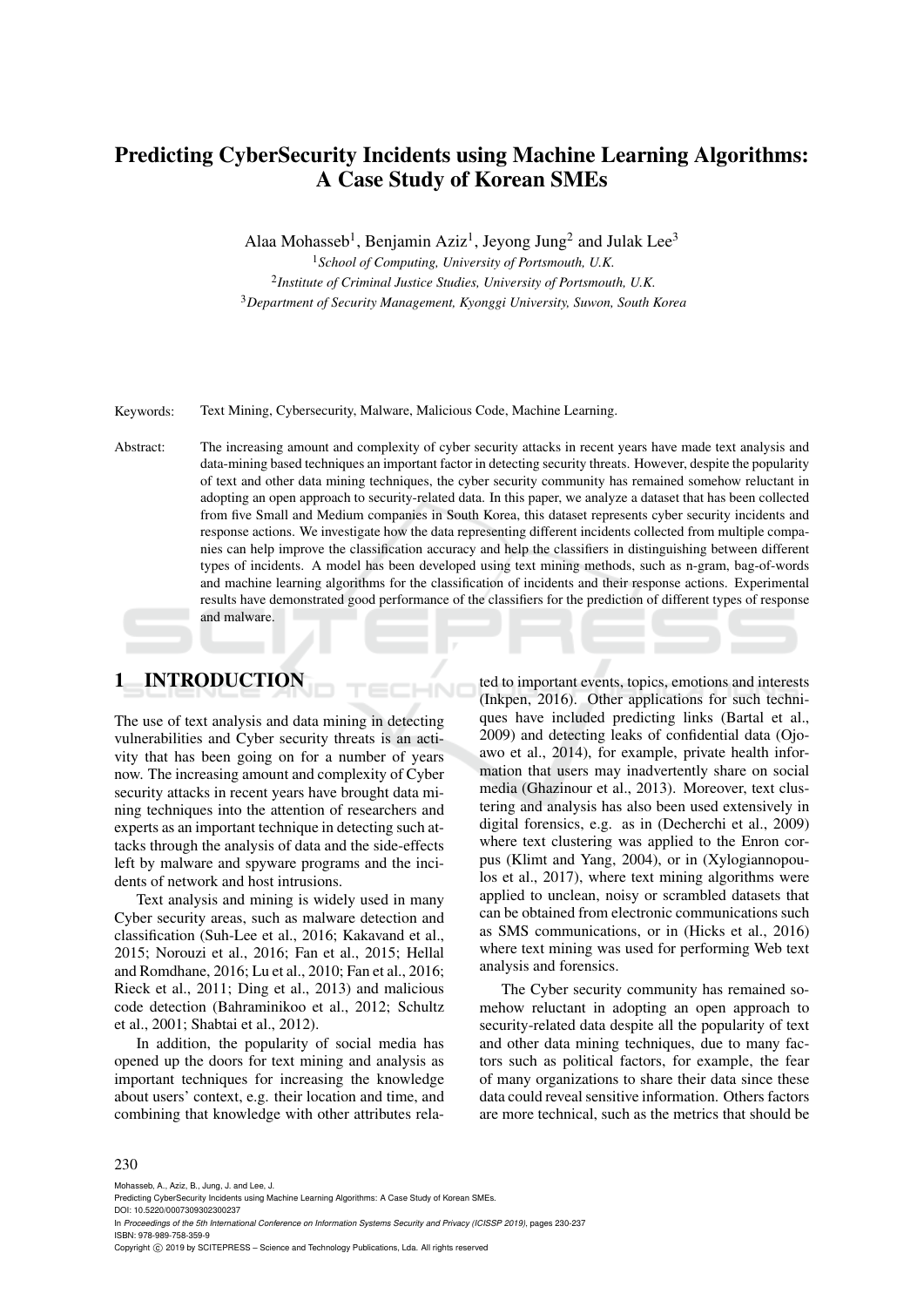used to quantify the security data themselves (Hoo, 2000) and he consistency, quality and the lack of consensus on the nature of variables that should be monitored. Furthermore, There is also the factor that related to whether past data are relevant to future events (Parker, 1998). However, with the availability of large and open security datasets and data-sharing platforms backed by the reliability and reputation of well-established organisations in the area of Cyber security, e.g. VCDB (VERIZON, ), CERT's Knowledge base at Carnegie Mellon University (CERT Coordination Center, ), SecRepo (Mike Sconzo, ), CAIDA (Center for Applied Internet Data Analysis, ) and others, we are starting to witness an increasing trend in the usage of such datasets in gaining insight into how incidents occur.

In this paper, we analyse a dataset that has been collected from five Small and Medium Enterprises (SMEs), which represents textual data describing Cyber security incidents that occurred in those companies and the response actions that were applied. In addition, we investigate how the data representing different incidents collected from multiple companies can help improve the classification accuracy and help the classifiers in distinguishing between different types of incidents. This is achieved by focusing on two sets of questions: the first includes forward-looking predictive questions, such as the prediction of future responses from the type of malware or the name of the malicious code encountered in previous incidents, and the second includes backward-looking questions that reverse-engineer the type of the malware or the name of the malicious code from past responses to incidents. The main objective of our analysis is to demonstrate how a centralised hub may collect experience from multiple organisations in order to train a single classifier that can predict features of future Cyber security incidents.

The rest of the paper is structured as follows. Section 2, highlights other works in the literature related to the work presented in this paper. Section 3, outlines the research problem and our approach in solving it. The experimental setup and results in applying the classification problem to the Cyber security incidents dataset are presented in section 4. Finally, Section 5, concludes the paper and outlines some directions for future research.

## 2 RELATED WORK

In this section we review related works for detecting and classifying malware and malicious code using text analysis and data mining methods. Data mining

techniques have many applications related to malware detection. In (Suh-Lee et al., 2016) authors detect security threats using data mining, text classification, natural language processing, and machine learning by extracting relevant information from various unstructured log messages. Authors in (Kakavand et al., 2015) proposed an anomaly detector model called Text Mining-Based Anomaly Detection (TMAD) model to detect HTTP attacks in network traffic. The proposed model uses n-gram text categorization and (Term Frequency, Inverse Document Frequency) TF-IDF methods.

Different classification methods have been proposed by (Norouzi et al., 2016) in order to detect malware programs based on the feature and behavior of each malware program. In addition, authors in (Fan et al., 2015), utilised hooking techniques to trace the dynamic signatures that malware programs try to hide, for the classification process, machine learning algorithms were used such as Naïve Bayesian, J48 (Decision Tree), and Support Vector Machine.

In (Hellal and Romdhane, 2016) authors proposed an approach that combines static analysis and graph-mining techniques. In addition, a novel algorithm was proposed, called Minimal Contrast Frequent Subgraph Miner (MCFSM) algorithm, which is used for extracting minimal discriminative and widely employed malicious behavioral patterns. Furthermore, authors in (Lu et al., 2010) proposed a new ensemble learning model, SVM-AR. The proposed model combined features extracted from both content-based and behavior-based analysis to represent instances. While in (Rieck et al., 2011) a framework was proposed for the automatic analysis of malware behavior using machine learning. The framework allows for automatically identifying novel classes of malware with similar behavior (clustering) and assigning unknown malware to these discovered classes (classification).

In (Ding et al., 2013), an Application Programming Interface (API)-based association mining method was proposed for detecting malware. A classification method based on multiple association rules was adopted. Furthermore, data mining-based malicious code detectors have been proven to be successful in detecting clearly malicious code, e.g. like viruses and worms. In (Bahraminikoo et al., 2012) a method was proposed for spyware detection using data mining techniques. The framework focused on DMbased malicious code detectors using Breadth-First Search (BFS) approach, which are known to work well for detecting viruses and similar software.

In (Schultz et al., 2001) authors proposed a data-mining framework that detects new, previously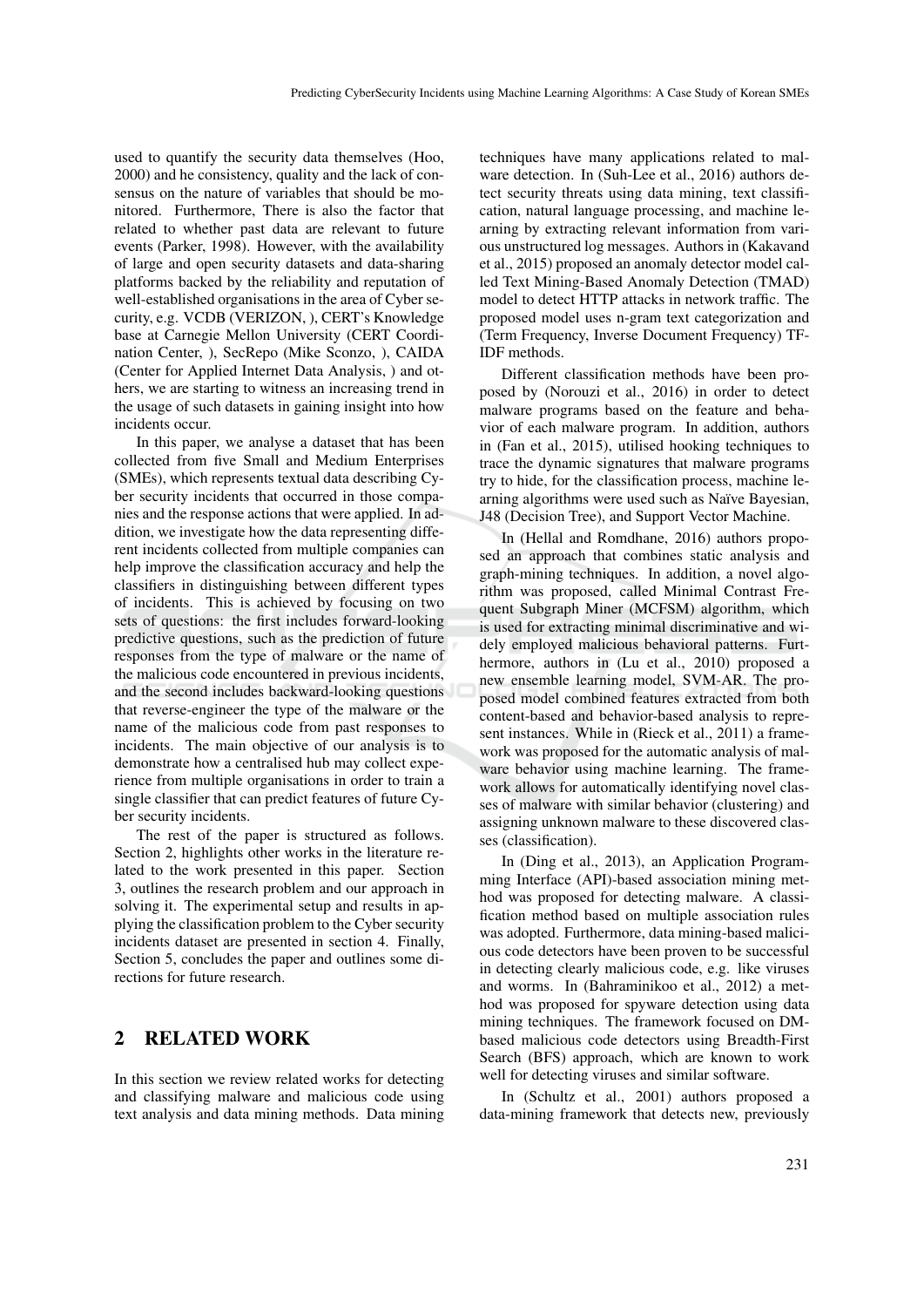unseen malicious executable accurately and automatically. The data-mining framework automatically found patterns in the data set and used these patterns to detect a set of new malicious binaries. A Machine learning algorithms were used such as RIPPER, Naïve Bayes and Multi-Naïve Bayes. The authors in (Fan et al., 2016) proposed a sequence mining algorithm to discover malicious sequential patterns, based on the instruction sequences extracted from the file sample set, and then a Nearest-Neighbor (ANN) classifier was constructed for malware detection based on the discovered patterns. The developed data mining framework composed of the proposed sequential pattern mining method and ANN classifier.

Furthermore, authors in (Wang et al., 2006) proposed an integrated architecture to defend against surveillance spyware and used features extracted from both static and dynamic analysis. These features were ranked according to their information gains. In addition, a machine learning algorithm was used. In (Abou-Assaleh et al., 2004), the authors presented a method based on byte n-gram analysis to detect malicious code using Common N-Gram analysis (CNG), which relies on profiles for class representation. The authors in (Shabtai et al., 2012) presented the inspected files using OpCode n-gram patterns, which are extracted from the files after disassembly for detecting unknown malicious code. The OpCode ngram patterns are used as features for the classification process.

Other works used machine learning techniques for the detection classification of malicious code. In (Hou et al., 2010) authors proposed a malicious web page detection using of machine learning techniques by analyzing the characteristic of a malicious Web page. In addition, authors in (Zhang et al., 2007) proposed a method to automatically detecting malicious code using the n-gram analysis. The proposed method used selected features based on information gain. Finally, in (Elovici et al., 2007) authors proposed an approach for detecting malicious code using machine learning techniques. Three machine learning algorithms were used which are Decision trees, Neural Networks and Bayesian Networks in order to determine whether a suspicious executable file actually inhabits malicious code.

# 3 THE PROPOSED APPROACH

The main scenario motivating our work is one in which a centralized hub, shown in Figure 1, collects data generated by multiple companies (organisations) and therefore maintains a centralized dataset repre-

senting the collective experience of those companies. The datasets collected from these companies are used to train one centralized classifier, which would then have better performance than any individual instance belonging to a single company.



Figure 1: Experience collection from *n* number of companies.

### 3.1 Description of the Dataset

The dataset represents Cyber security intrusion events in five Small and Medium Enterprises (SMEs) over a period of ten months, which were collected by the KAITS Industrial Technology Security Hub  $<sup>1</sup>$  in</sup> South Korea. The Hub is a public-private partnership supported by governmental agencies in order to support the sharing of knowledge, experience and expertise across SMEs.

The data for each SME are stored in a separate file. There are 4643 entries overall. Each entry, expressed as a row, has the following metadata:

- Date and Time of Occurrence: this is a value representing the date and time of the incident's occurrence.
- End Device: this is a value representing the name of the end device affected in the incident.
- Malicious Code: this is a value representing the name of the malicious code detected in the incident.
- Response: this is a value representing the response action that was applied to the malicious code.
- Type of Malware: this is a value representing the type of the malware (malicious code) detected in the incident.

<sup>1</sup>http://www.kaits.or.kr/index.do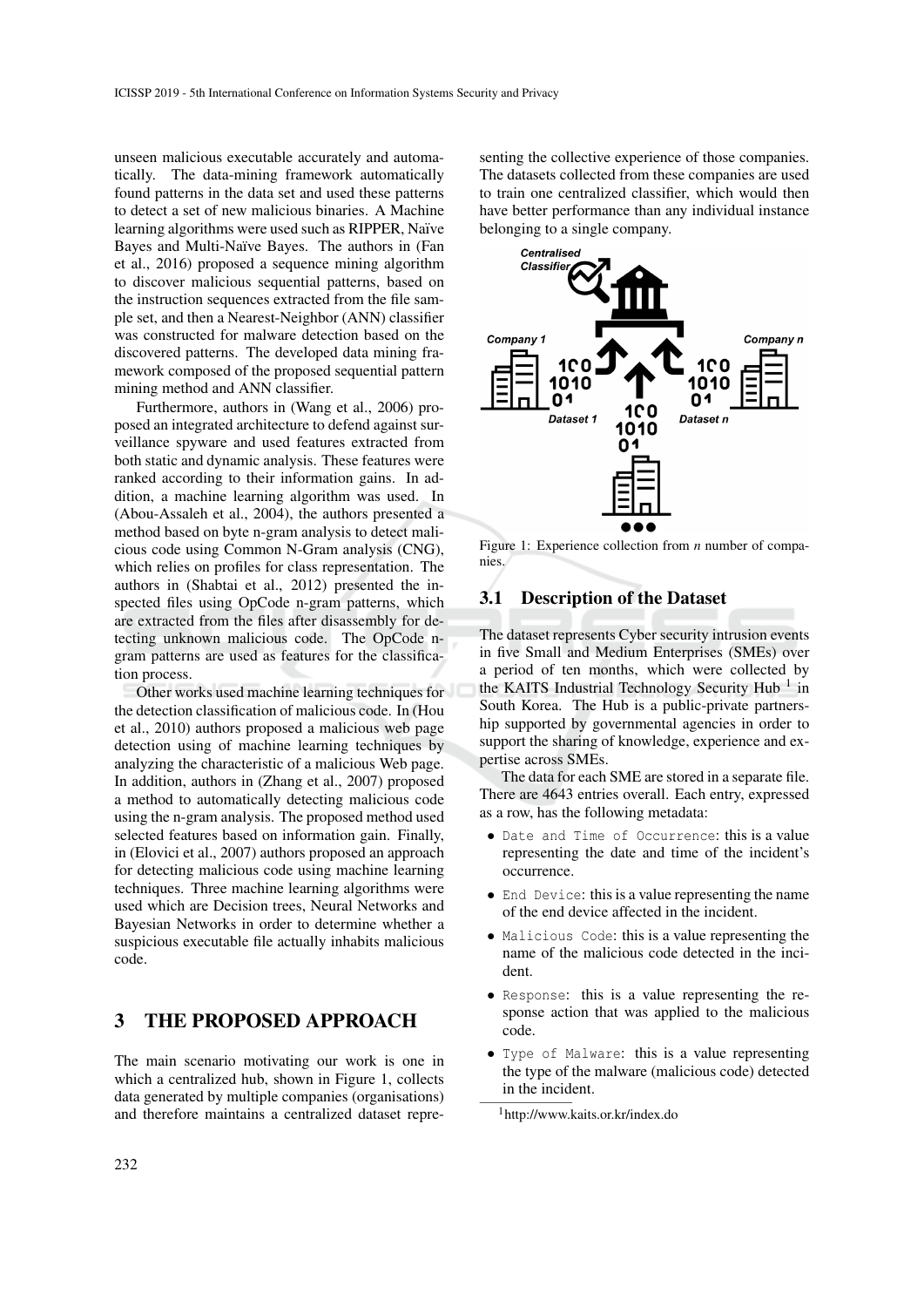• Detail: this is a free text value to describe any other detail about the incident.

An example entry from this dataset is shown be $low$ 

(14/02/2017 11:58, rc0208-pc, Gen:Variant.Mikey.57034, deleted, virus, C:\Users\RC0208\AppData\Local\Temp\is-ANFS3. tmp\SetupG.exe)

## 3.2 Research Problems

Our research in this paper is aimed at investigating two kinds of problems, which we take a classification approach to solving them:

- The first problem is *forward-looking* to attempt to predict future aspects of Cyber security incidents. More specifically, how an organization can gain the ability to predict response actions to future Cyber security incidents involving malware. We consider two questions here: *a) how to predict a response action from the name of malicious code,* and *b) how to predict a response action from the type of malware involved in the incident.*
- The second problem is *backward-looking* to investigate, for example, as part of a digital forensics process, properties of current incidents. More specifically, how an organization can utilize its knowledge of the response actions in guiding digital forensics analysis to determine the type of malware or the name of the malicious code to investigate. We consider here two questions: *c) how to identify the type of the malware based on the name of malicious code,* and *d) how to identify the type of the malware based on the response action.*

## 3.3 Data Anaylsis and Classification Model

In this section, we describe the processes that have been taken for the analysis and classification of the dataset. A model has been developed using knime software<sup>2</sup>, which makes use of the most used features in text mining such as n-gram, Bag-of-Words, Snowball Stemmer and stop words remover. This model consists of three main parts (1) Data analysis and Preprocessing, (2) Features Extraction and (3) Classification. The phases of the model are described below:

Phase 1: Data Analysis and Pre-processing: The main objective of pre-processing is to clean the data from noise in which this will help to improve the accuracy of the results by reducing the errors in the data. This is done by removing special characters and stop words such as "a" and "the", punctuation marks such as question and exclamation marks, and numbers. In addition, all terms are converted to lowercase. The resulting terms are used to generate the n-gram features.

Phase 2: Features Extraction: Feature extraction help in the analysis and classification and also in improving accuracy. The most commonly used features in text mining are n-gram and bag-of-words. The model makes use of "bigram" which is an n-gram for  $n = 2$ , every two adjacent words create a bigram e.g. "malware detection". In this phase, a bag-of-words is created containing all words (bigram). This bag-ofwords is filtered based on the minimum frequency in which terms that occur in less than the minimum frequency are filtered out and not used as features using term frequency (TF) method.

Phase 3: Classification: The classification phase is executed using machine learning algorithms such as Na¨ıve Bayes (NB) and Support Vector Machine (SVM). In this phase, the n-gram features predictive models are built, tested and compared. The dataset is split into training and test set. The training dataset is used for building the model, and the test dataset is used to evaluate the performance of the model.

# 4 EXPERIMENTAL STUDY AND **RESULTS** BLICATIONS

The objective of the experimental study is to explore the ability of machine learning classifiers to distinguish between (1) the different types of response based on the given malicious code, (2) the different types of response based on the given malware, (3) the different types of malware according to the malicious code and (4) the different types of malware based on the different responses. Two machine learning algorithms were used for the classification process, which are Naïve Bayes (NB) and Support Vector Machine (SVM).

We have used the dataset that was selected from five different companies provided by the KAITS Industrial Technology Security Hub in South Korea. The distribution of the data is given in Table 1. As mentioned in Section 3, all the incidents of the five companies were collected by a centralised hub and the concatenated data were used for the experiment with the objective of evaluating the performance of the classifiers in distinguishing between different types of incidents and investigating how different data collected from multiple companies can help in improving the classification accuracy.

<sup>2</sup>https://www.knime.com/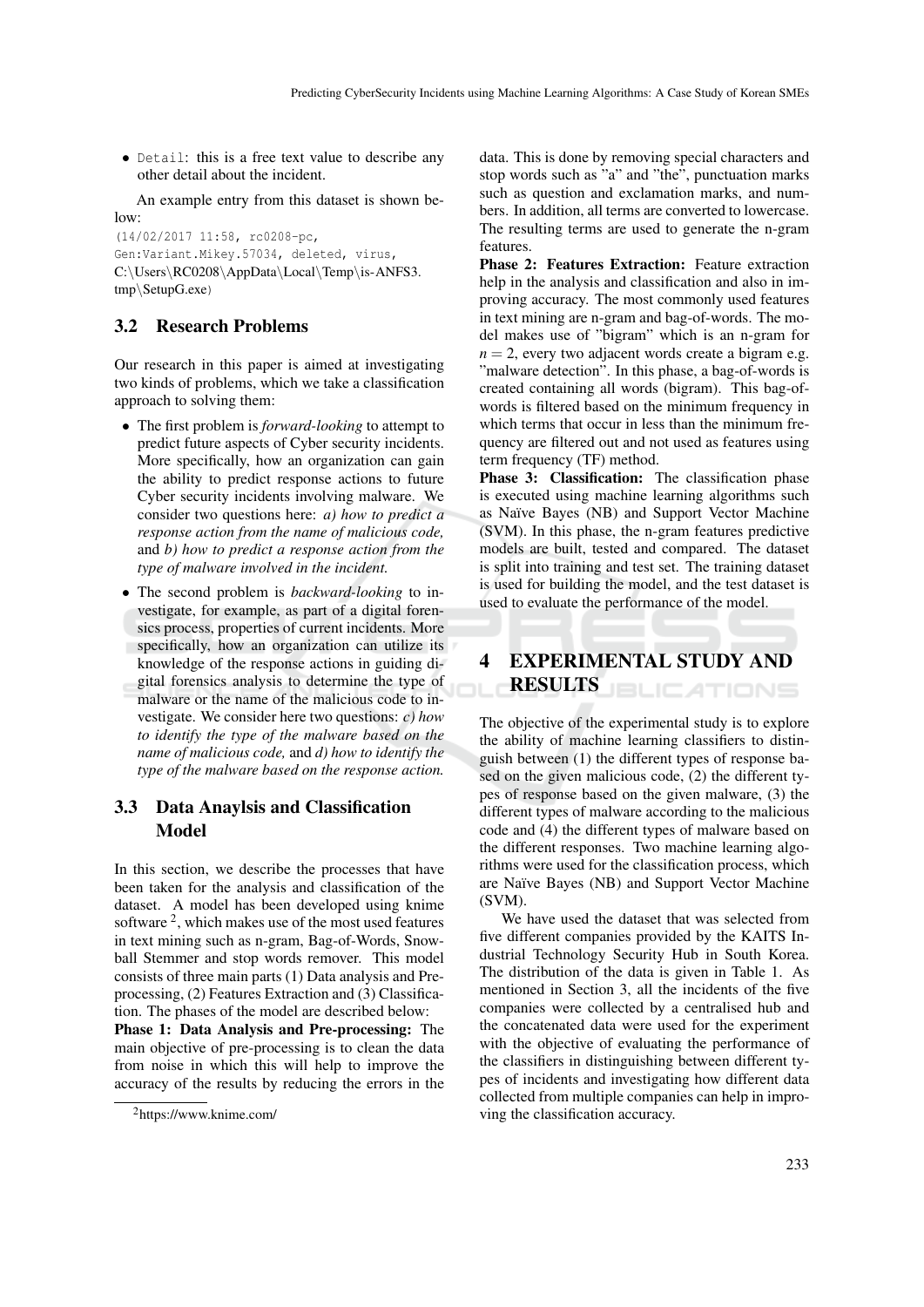| <b>Company Name</b> | <b>Total Number of Incidents</b> |
|---------------------|----------------------------------|
| Company 1(DF)       | 932                              |
| Company 2(MT)       | 633                              |
| Company 3(SE)       | 923                              |
| Company 4(EP)       | 448                              |
| Company 5(MS)       | 1707                             |
| Total               |                                  |

Table 1: Data distribution.

### 4.1 Performance Evaluation Metrics

To assess the performance of the machine learning classifiers performance indicators, such as accuracy, precision, recall, and F-measure (Chinchor, 1992), are calculated as shown in the following formulæ.

*Accuracy* = # *of correct predictions (TP+TN)* # *of predictions (TP+TN+FP+FN)*

$$
Precision = \frac{TP}{TP + FP}
$$

$$
Recall = \frac{TP}{TP + FN}
$$

$$
F = 2 \times \frac{Precision \times Recall}{Precision + Recall}
$$

- True Positive (TP): An instance that is positive and is classified correctly as positive.
- True Negative (TN): An instance that is negative and is classified correctly as negative.
- False Positive (FP): An instance that is negative but is classified wrongly as positive.
- False Negative (FN): An instance that is positive but is classified wrongly as negative.

## 4.2 Results

In this section, we present and analyse the results of the machine learning algorithms for the four different problems that were proposed.

#### 4.2.1 Problem 1: Identifying the Different Types of Response based on the Given Malicious Code

Table 2 presents the classification performance details of the SVM and Na¨ıve Bayes classifiers in identifying the different types of response based on the given malicious code. SVM has achieved an accuracy of 81% while NB achieved an accuracy of 73%. Comparing the performance of both classifiers, Both SVM

and NB had a zero precision, recall and f-measure for response types "Recovered" and "Name Changed". While both classifiers had a 100% precision, recall, and f-measure for response type "Blocked". For the rest of the types of response, NB could identify response type "None" and achieved a recall of 50% while SVM had a zero precision, recall, and fmeasure for this type. In addition, for the response type "Segregated" and "Deleted" SVM has the highest recall and f-measure while NB has the highest precision. Furthermore, for the response type "Not defined" SVM has the highest precision while NB has the highest recall and f-measure.

Table 2: Performance of the classifiers in identifying the different types of response based on the malicious code.

|                | <b>SVM</b> |      |      | NB   |      |      |
|----------------|------------|------|------|------|------|------|
| Accuracy:      |            | 81%  |      |      | 73%  |      |
| Class:         | P          | R    | F    | P    | R    | F    |
| None           | 0.00       | 0.00 | 0.00 | 0.11 | 0.50 | 0.18 |
| Recovered      | 0.00       | 0.00 | 0.00 | 0.00 | 0.00 | 0.00 |
| Segregated     | 0.90       | 0.72 | 0.80 | 0.91 | 0.55 | 0.68 |
| Deleted        | 0.61       | 0.92 | 0.73 | 0.64 | 0.80 | 0.71 |
| Not defined    | 1.00       | 0.84 | 0.91 | 0.79 | 0.89 | 0.84 |
| <b>Blocked</b> | 1.00       | 1.00 | 1.00 | 1.00 | 1.00 | 1.00 |
| Name Changed   | 0.00       | 0.00 | 0.00 | 0.00 | 0.00 | 0.00 |

#### 4.2.2 Problem 2: Identifying the Different Types of Response based on the Given Malware

Table 3 presents the classification performance details of the SVM and Na¨ıve Bayes classifiers in identifying the different types of response based on the given malware. SVM and NB achieved an accuracy of 73% and 72.8% respectively. Comparing the performance of both classifiers, both classifiers failed to identify the response type "None, "Recovered" and "Name Changed". In addition, both classifiers had similar precision, recall, and f-measure for response type "Segregated and "Blocked" and nearly similar precision, recall and f-measure for response types "Not defined" and Deleted".

Table 3: Performance of the classifiers in identifying the different types of response based on malware.

|                |      | <b>SVM</b> |      |      | NB    |      |
|----------------|------|------------|------|------|-------|------|
| Accuracy:      |      | 73%        |      |      | 72.8% |      |
| Class:         | P    | R          | F    | P    | R     | F    |
| None           | 0.00 | 0.00       | 0.00 | 0.00 | 0.00  | 0.00 |
| Recovered      | 0.00 | 0.00       | 0.00 | 0.00 | 0.00  | 0.00 |
| Segregated     | 0.83 | 0.13       | 0.23 | 0.83 | 0.13  | 0.23 |
| Deleted        | 0.97 | 0.88       | 0.92 | 0.97 | 0.87  | 0.92 |
| Not defined    | 1.00 | 1.00       | 1.00 | 1.00 | 0.99  | 0.99 |
| <b>Blocked</b> | 0.43 | 1.00       | 0.60 | 0.43 | 1.00  | 0.60 |
| Name Changed   | 0.00 | 0.00       | 0.00 | 0.00 | 0.00  | 0.00 |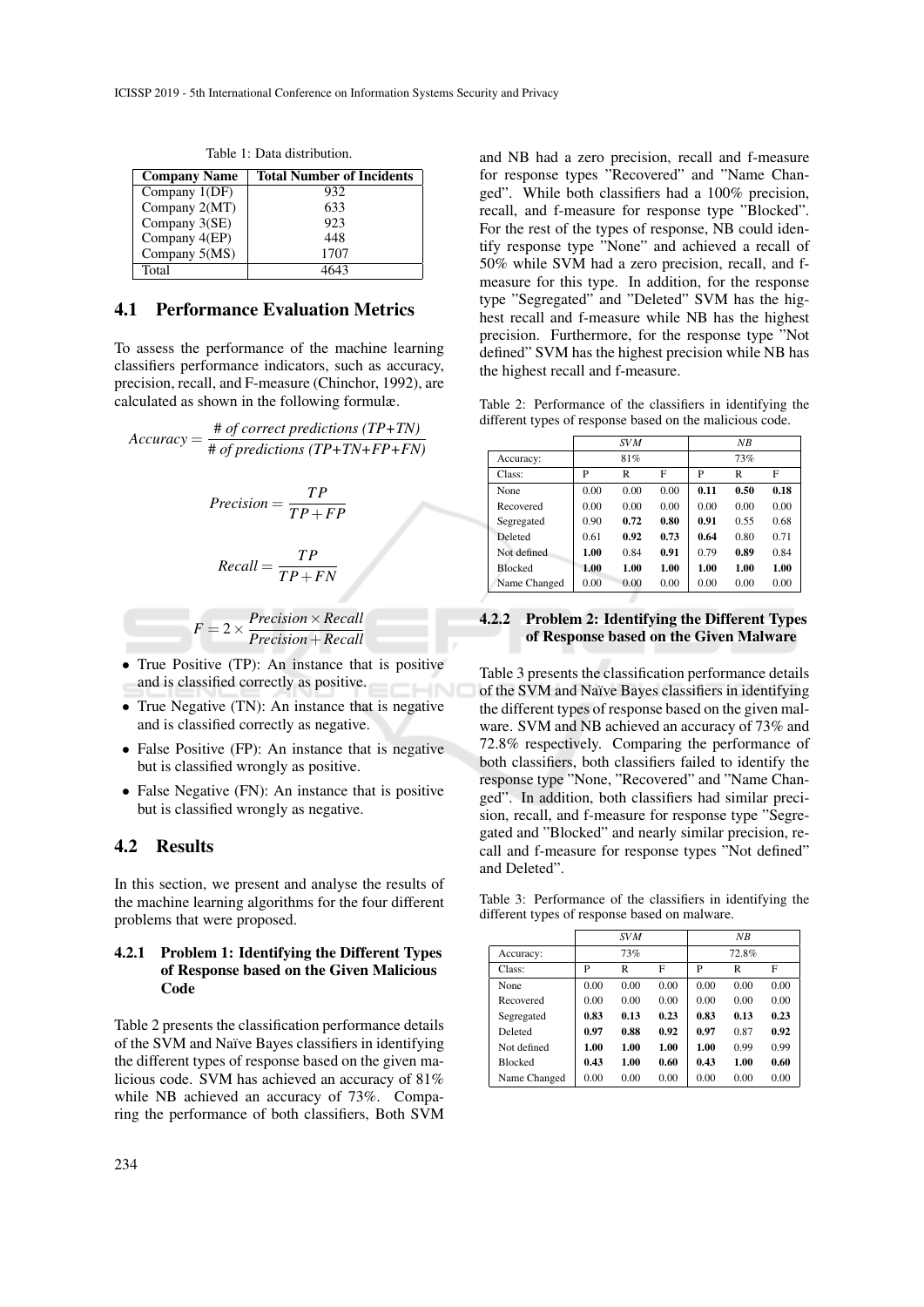#### 4.2.3 Problem 3: Identifying the Different Types of Malware According to the Malicious Code

Table 4 presents the classification performance details of the SVM and Naïve Bayes classifiers in identifying the different types of malware according to the malicious code. SVM achieved an accuracy of 77% while NB achieved an accuracy of 70%. Both classifiers could not identify malware type "Web contents" and NB achieved very low precision, recall, and f-measure for malware type "Downloaded file", while SVM failed to identify this type. In addition, SVM has the highest recall of 100% for malware type "Email attachment", while NB has the highest precision and f-measure. Furthermore, SVM achieved the highest precision and f-measure for malware type "Spyware", while NB has the highest recall. For the malware type "Virus", SVM has the highest recall and f-measure while NB has the highest precision.

Table 4: Performance of the classifiers in identifying the different types of malware according to the malicious code.

|                     |      | <b>SVM</b> |      |      | NB   |      |
|---------------------|------|------------|------|------|------|------|
| Accuracy:           |      | 77%        |      |      | 70%  |      |
| Class:              | P    | R          | F    |      | R    | F    |
| Email attachment    | 0.53 | 1.00       | 0.69 | 0.57 | 0.89 | 0.70 |
| Spyware             | 1.00 | 0.86       | 0.92 | 0.79 | 0.89 | 0.84 |
| <b>Virus</b>        | 0.90 | 0.75       | 0.82 | 0.98 | 0.54 | 0.69 |
| Downloaded file     | 0.00 | 0.00       | 0.00 | 0.25 | 0.39 | 0.30 |
| <b>Web Contents</b> | 0.00 | 0.00       | 0.00 | 0.00 | 0.00 | 0.00 |

#### 4.2.4 Problem 4: Identifying the Different Types of Malware based on the Different Responses

Table 5 presents the classification performance details of the SVM and Naïve Bayes classifiers in identifying the different types of malware based on the different responses. SVM and NB achieved similar accuracy of 92%. In addition, SVM and NB failed to identify malware types "Downloaded file" and "Web contents", while both classifiers had similar precision, recall, and f-measure for malware types "Email attachment, "Spyware" and "Virus".

Table 5: Performance of the classifiers in identifying the different types of malware based on the different responses.

|                     |      | <b>SVM</b> |      |      | NB   |      |
|---------------------|------|------------|------|------|------|------|
| Accuracy:           |      | 92%        |      |      | 92%  |      |
| Class:              | P    | R          | F    | P    | R    | F    |
| Email attachment    | 0.99 | 0.88       | 0.93 | 0.99 | 0.88 | 0.93 |
| Spyware             | 1.00 | 1.00       | 1.00 | 1.00 | 1.00 | 1.00 |
| Virus               | 0.93 | 0.89       | 0.91 | 0.93 | 0.89 | 0.91 |
| Downloaded file     | 0.00 | 0.00       | 0.00 | 0.00 | 0.00 | 0.00 |
| <b>Web Contents</b> | 0.00 | 0.00       | 0.00 | 0.00 | 0.00 | 0.00 |

#### 4.3 Discussion

In this research, many factors have affected the identification and classification process using machine learning. We will discuss the overall results below.

The overall results for the identification of the different types of responses based on the given malicious code indicated that SVM was the best classifier, but NB performed better due to the fact that it could identify five different type of the responses while SVM only identify four types. While, the overall results for the identification of the different types of response based on the given malware showed that SVM and NB had nearly similar accuracy and precision, recall, and f-measure for most response types in which SVM and NB could identify four different types of the response. The poor performance from the classifiers was due to the fact that some types of malware were assigned by the companies to multiple response types (e.g segregated and name changed are assigned to malware type virus) and the high and low frequency of some types affected the classification this because of the imbalance of the categories.

Furthermore, the overall results for the identification of the different types of malware according to the malicious code indicated that SVM was the best classifier but NB performed better due to the fact that it could identify five different type of the malware while SVM only identify three types. While, the overall results or the identification of the different types of malware based on the different responses showed that SVM and NB performed well and had similar precision, recall, and f-measure for most response types in which SVM and NB could identify three different type of malware only.

Following from the discussion above, we observe the following about the overall results:

- (1) The classification accuracy was affected by the imbalance of the (dataset) categories and the inconsistency of the categories that were used across the five companies (e.g type of responses and malware types) as shown in Tables 6 and 7. This problem could not be handled due to the fact that we are trying to solve real case problems and applying an algorithm to handle class imbalance will result in altering the given information.
- (2) The classifiers performance was affected by the multi-labeling of some of the categories.
- (3) Malware types could actually be used for the identification of malicious code even-though from a security point of view there is no explicit research showing that this is possible.
- (4) Problem 2 was the most difficult problem to pre-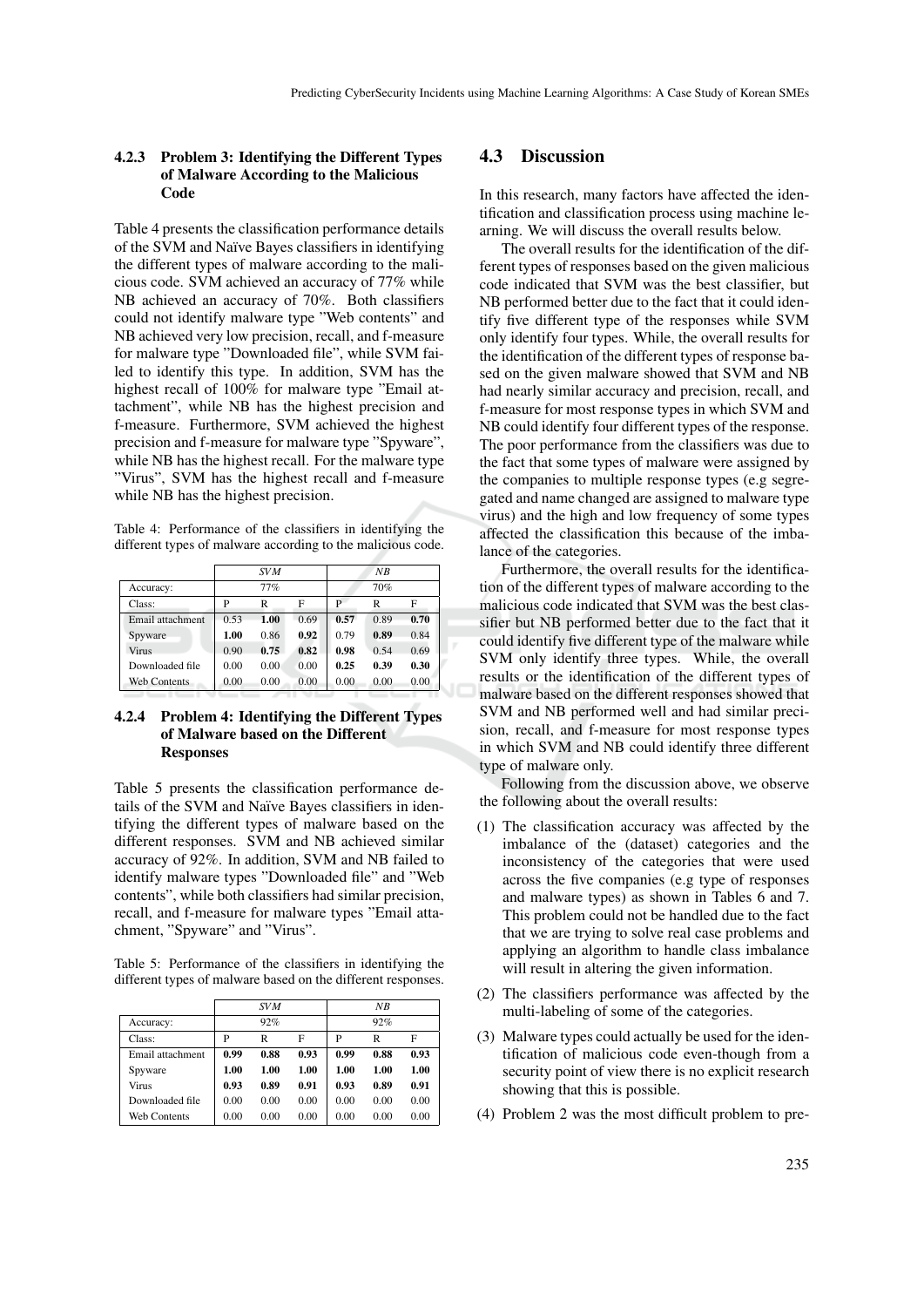ICISSP 2019 - 5th International Conference on Information Systems Security and Privacy

Table 6: Type of responses distribution for five companies shows the imbalance of the data which affect the classification performance of the classifiers.

| Type of Responses | $Co1$ (DF)     | Co2(MT)  | Co3(SE) | $Co4$ (EP) | Co5(MS) | Total |
|-------------------|----------------|----------|---------|------------|---------|-------|
| <b>Blocked</b>    | 166            | 89       | 411     | 231        | 5       | 902   |
| Deleted           | 39             | 98       | 172     | 91         | 1153    | 1553  |
| Name Changed      | $\overline{c}$ | 2        | 10      | 4          | 2       | 20    |
| None              | 65             | 3        | 43      | 9          | 4       | 124   |
| Segregated        | 153            | 288      | 206     | 61         | 201     | 909   |
| Not defined       |                | 153      | 81      | 28         | 326     | 588   |
| Recovered         | 42             | $\Omega$ | 0       | 24         | 10      | 76    |

Table 7: Type of malware distribution for five companies shows the imbalance of the data which affect the classification performance of the classifiers

| Type of Malware     | $Co1$ (DF) | Co2(MT) | Co3(SE) | $Co4$ (EP) | $Co5$ (MS) | <b>Total</b> |
|---------------------|------------|---------|---------|------------|------------|--------------|
| Email attachment    | 372        |         | 117     | 99         | 1140       | 1728         |
| Spyware             | 93         | 153     | 81      | 27         | 326        | 680          |
| Virus               | 467        | 480     | 725     | 322        | 87         | 2081         |
| Downloaded file     |            |         |         |            | 149        | 149          |
| <b>Web Contents</b> |            |         |         |            |            |              |

dict in which the classifiers' performance was the lowest in this case.

(5) SVM is more suitable for the detection of types of response using the malicious code, the detection of types of response using malware. In addition to the detection of malware based on the malicious code. While SVM and NB could be used for the detection of the types of malware using the different types of response as their performance results are similar.

# 5 CONCLUSION AND FUTURE WORK

In this paper, a dataset collected from five SMEs in South Korea was analysed to demonstrate how a centralised hub may collect experience from multiple organisations in order to train a single classifier that can predict features of future Cyber security incidents. Moreover, a model has been developed using text mining methods. Using machine learning algorithms for the classification of these incidents and their response actions, experimental results showed good performance of the classifiers in predicting different types of response and malware.

As future work, we are planning to test other Cyber security datasets and evaluate the performance of different machine learning algorithms. In addition, we aim to investigate how handling class imbalance can help to improve the classification accuracy.

## ACKNOWLEDGEMENTS

This work was supported by the University of Portsmouth Themes Research and Innovation Fund (TRIF) 2018 - grant number 41611.

# REFERENCES

- Abou-Assaleh, T., Cercone, N., Keselj, V., and Sweidan, R. (2004). N-gram-based detection of new malicious code. In *Computer Software and Applications Conference, 2004. COMPSAC 2004. Proceedings of the 28th Annual International*, volume 2, pages 41–42. IEEE.
- Bahraminikoo, P., Yeganeh, M., and Babu, G. (2012). Utilization data mining to detect spyware. *IOSR Journal of Computer Engineering (IOSRJCE)*, 4(3):01–04.
- Bartal, A., Sasson, E., and Ravid, G. (2009). Predicting links in social networks using text mining and sna. In *2009 International Conference on Advances in Social Network Analysis and Mining*, pages 131–136.
- Center for Applied Internet Data Analysis. CAIDA Data. Last accessed: 05.01.2017.
- CERT Coordination Center. CERT Knowledgebase. Last accessed: 14.01.2017.
- Chinchor, N. (1992). Muc-4 evaluation metrics. In *Proceedings of the 4th Conference on Message Understanding*, MUC4 '92, pages 22–29, Stroudsburg, PA, USA. Association for Computational Linguistics.
- Decherchi, S., Tacconi, S., Redi, J., Leoncini, A., Sangiacomo, F., and Zunino, R. (2009). Text clustering for digital forensics analysis. In Herrero, A., Gastaldo, P., Zunino, R., and Corchado, E., editors, *Computational Intelligence in Security for Information Systems*, pages 29–36, Berlin, Heidelberg. Springer Berlin Heidelberg.